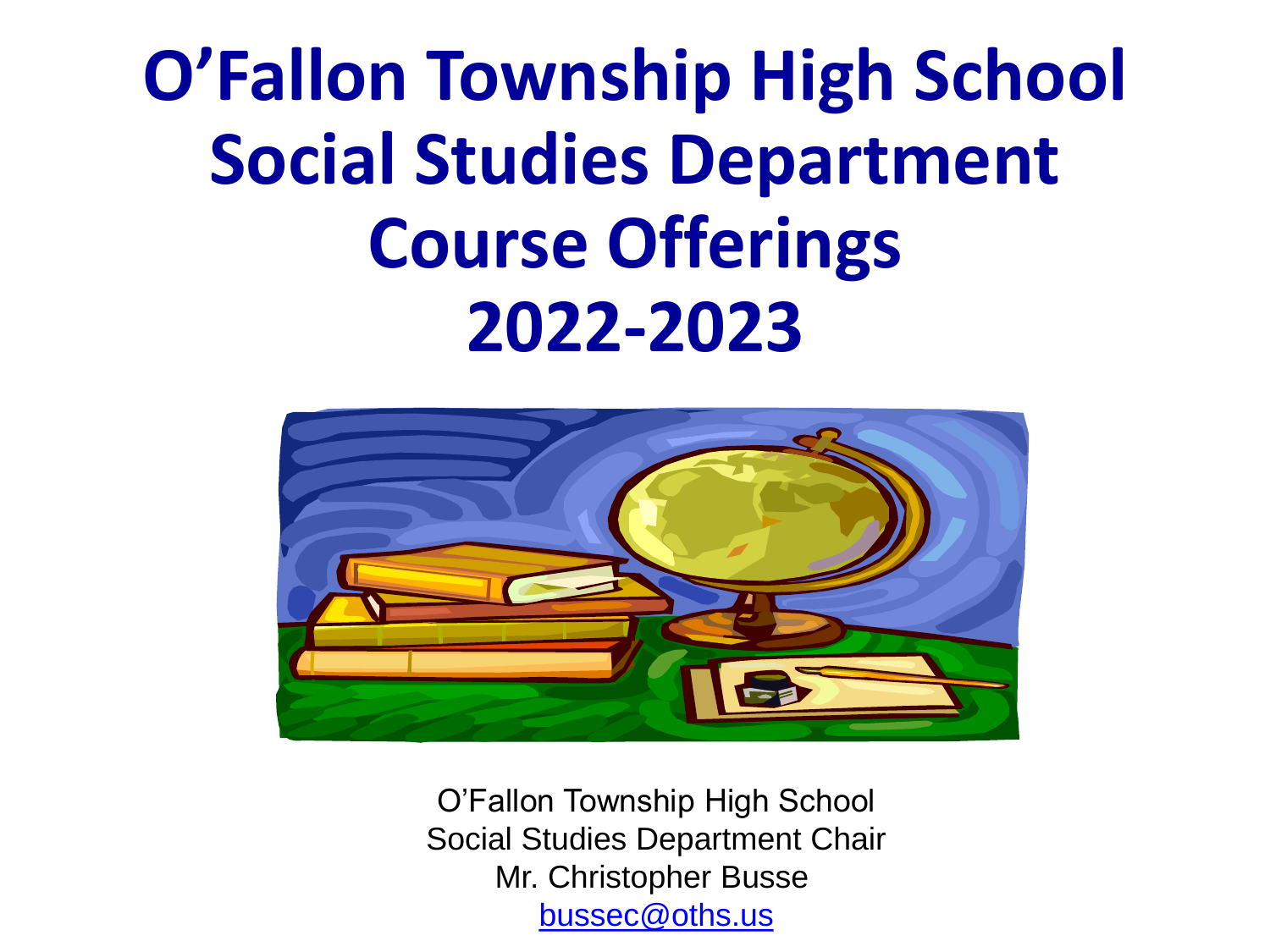OTHS graduation requirements for social studies:

**Five semesters** of social studies are required for all students including one semester of **Civics** during the freshman year *or* one semester of **American Government** during either the sophomore, junior, or senior year and two semesters of **United States History** during either the sophomore, junior, or senior years.

Many colleges require **six semesters** of social studies for admission to their school. There are many interesting elective social studies courses available for student to fulfill OTHS graduation and college admission requirements.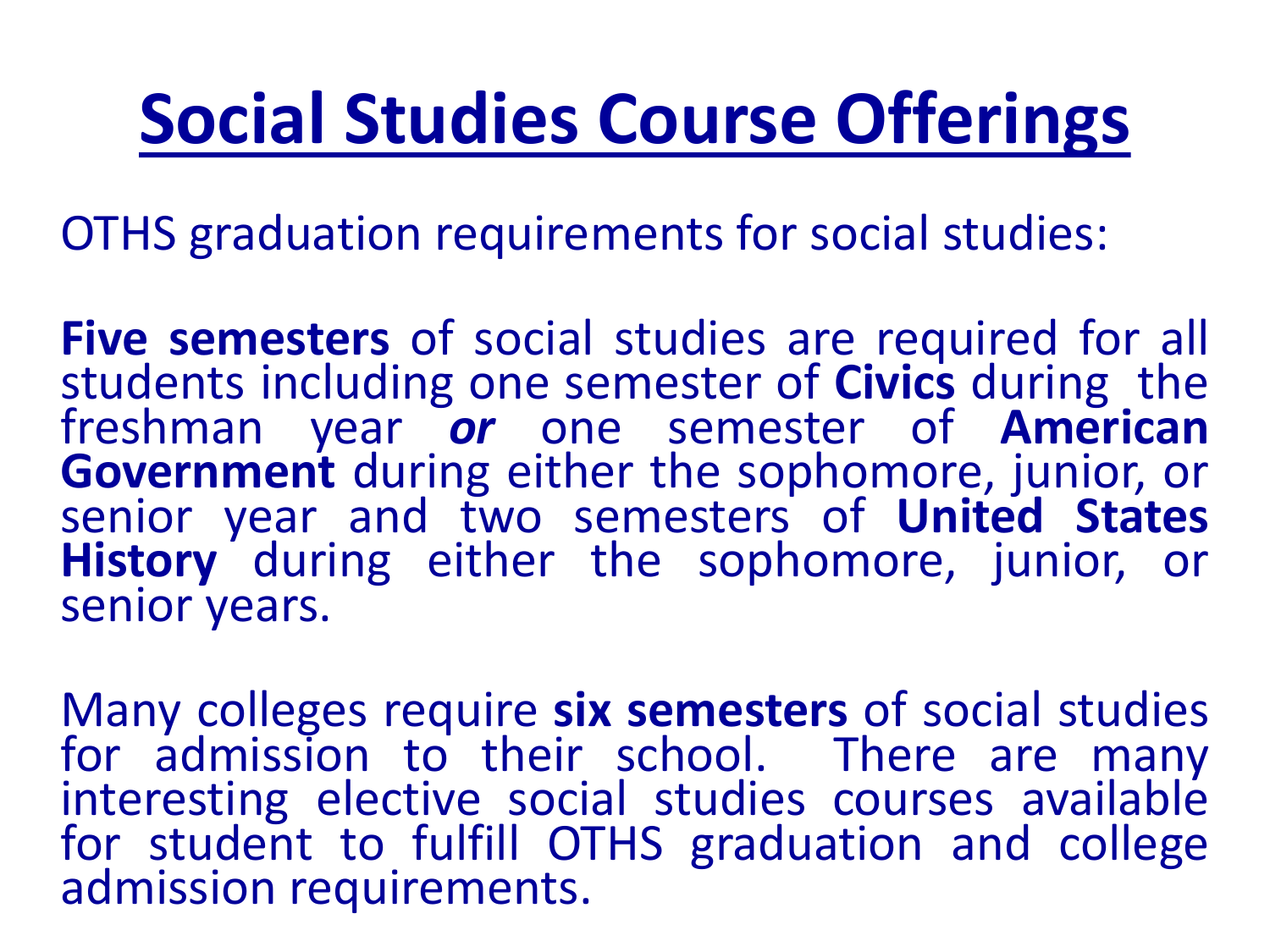### **Social Studies Department – Course Sequence**

#### **Recommendations**



 **th grade courses th, 11th, 12th grade courses th, 12th grade courses th grade courses**

 $12<sup>th</sup>$  grade Elective Courses (Fall and Spring)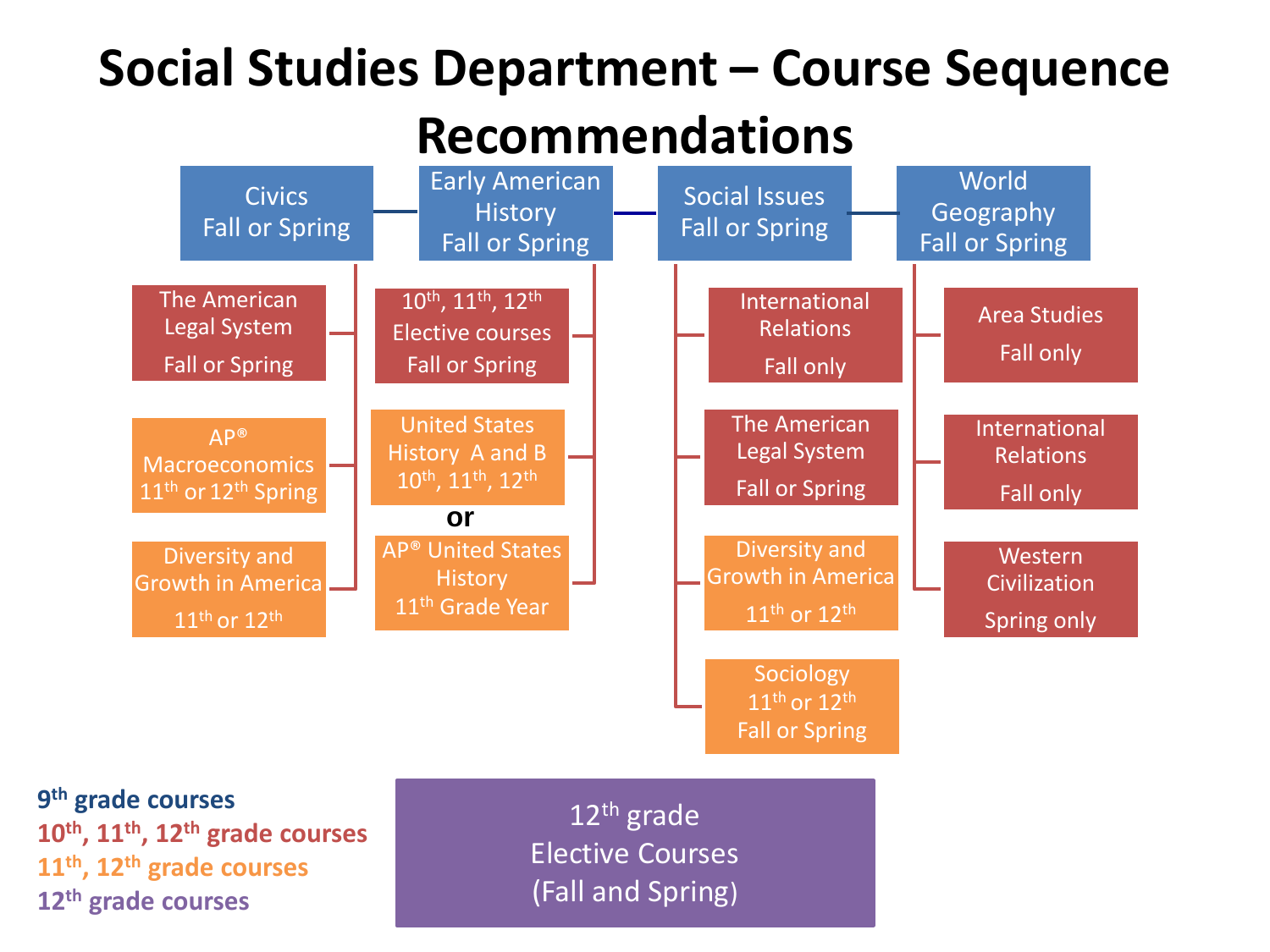### **Freshman Level – 9 th Grade**

- **Civics<sup>1</sup>**
	- ❖ **American government.**
	- ❖ **United States & Illinois Constitutions.**
	- ❖ **Political parties, voting, & elections.**
- **Early American History**
	- ❖ **Early American history through the Civil War.**
- **Social Issues**



- ❖ **A study of contemporary issues in American society.**
- **World Geography**
	- ❖ **World Geography will study both physical and human geography concepts of the world.**

*<sup>1</sup>Civics meets the state mandate for graduation. A student who elects not to take Civics will be required to take American Government either 10th , 11th , or 12th grade.*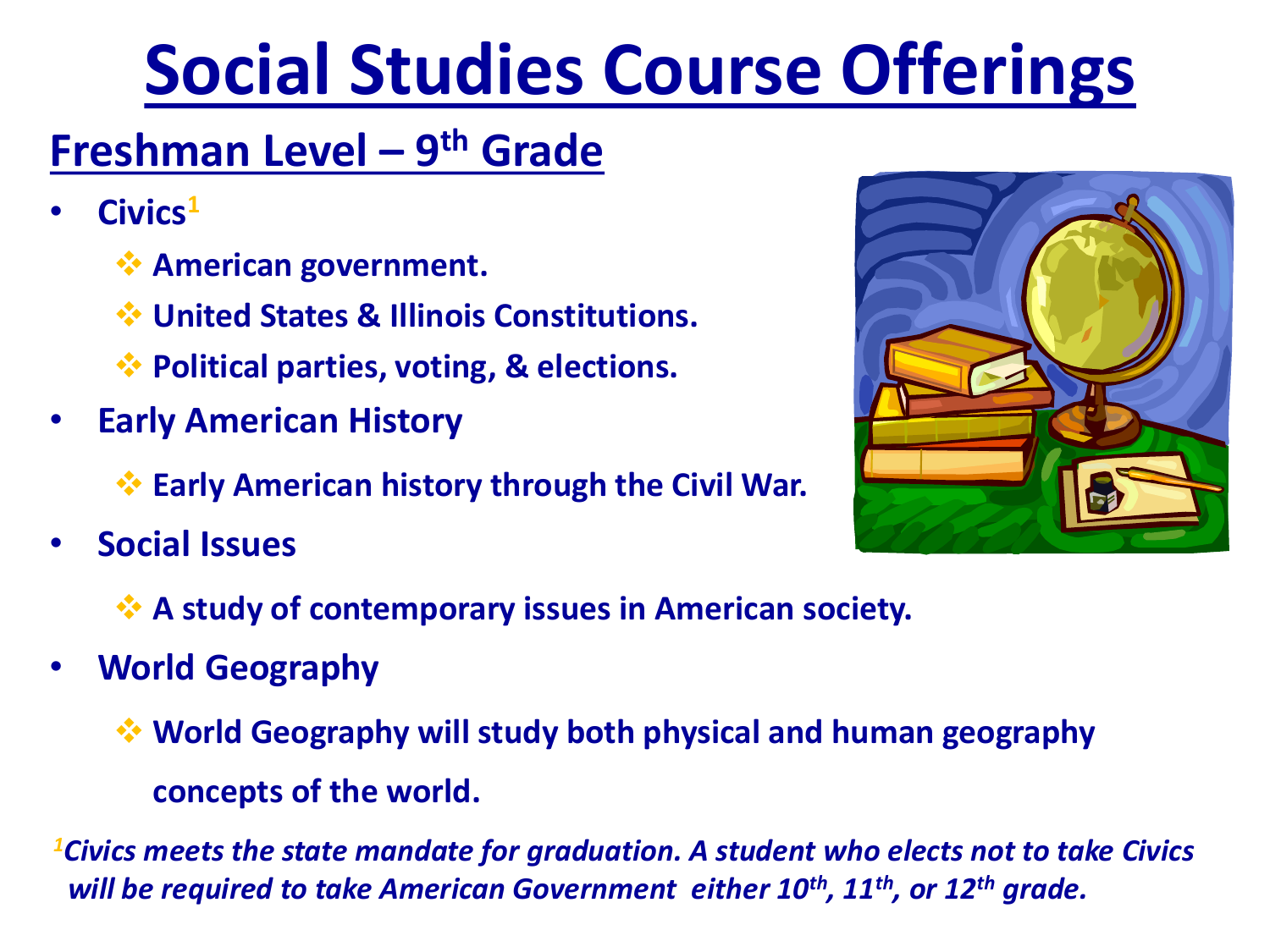#### **Sophomore Level – 10th Grade**

- **American Civil War and Reconstruction<sup>1</sup>**
- **American Government<sup>2</sup>**
- **Area Studies<sup>3</sup>**
- **International Relations**
- **The American Legal System**
- **United States History A and B<sup>4</sup>**
- **Western Civilization<sup>3</sup>**

<sup>1</sup>Open to sophomores who successfully earn a grade of an A in Early American History and receives a teacher's *recommendation to enroll in the course.*

**<sup>2</sup>***Priority will be given to seniors who need to meet graduation requirements.*

**<sup>3</sup>** *May be taken three times as different content is studied in a three year rotation.*

*<sup>4</sup>Prerequisite: Sophomores -- Must have successfully completed at least one social studies course at the 9th grade with a grade of B or greater and have a recommendation(s) from their social studies teacher(s). Students must complete United States History A prior to enrolling in United States History B.*

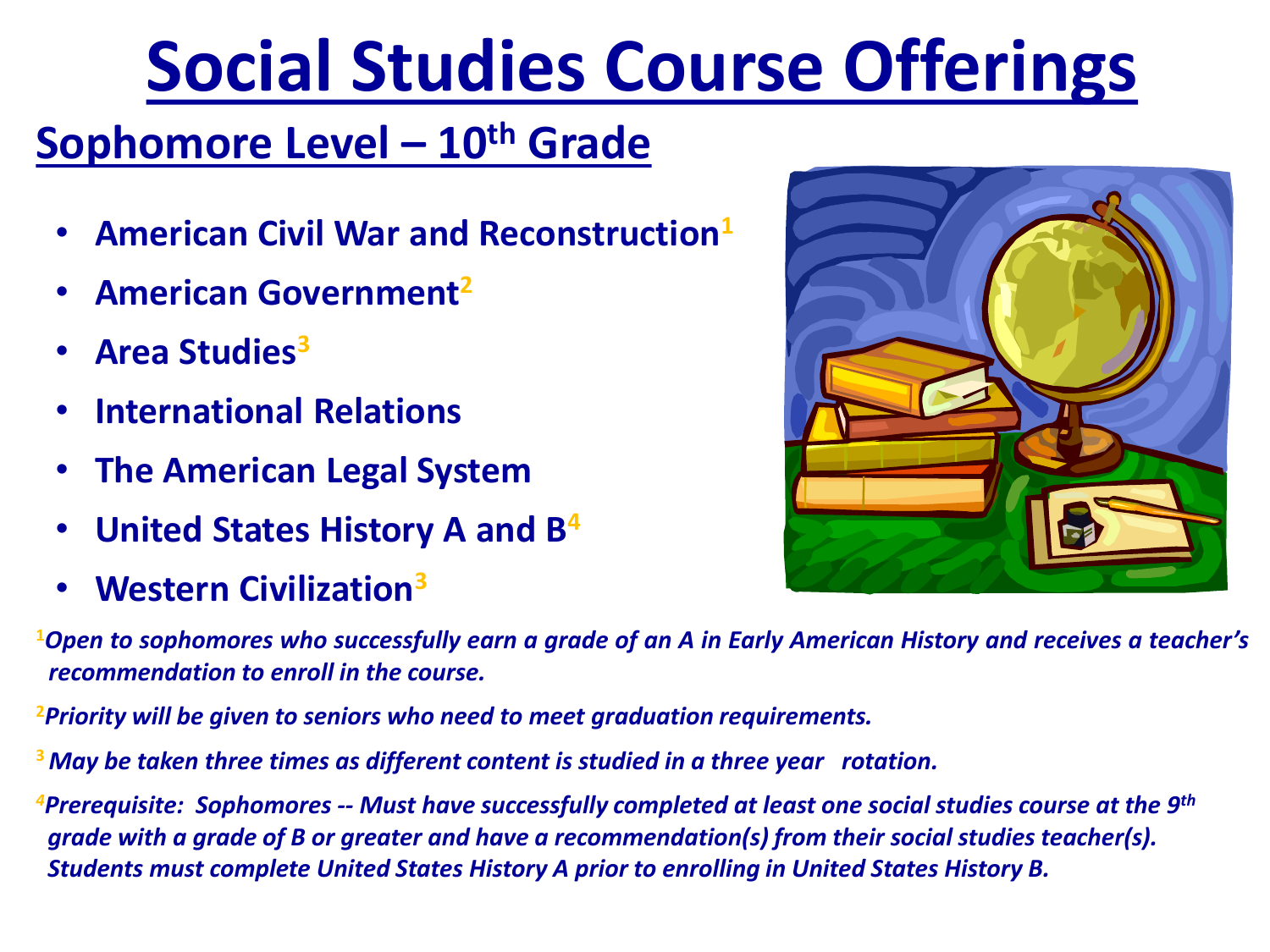#### **Junior Level – 11th Grade**

- **United States History A and B<sup>1</sup>**
- **AP® United States History A and B<sup>2</sup>**
- **American Civil War and Reconstruction<sup>3</sup>**
- **American Government<sup>4</sup>**
- **Area Studies<sup>5</sup>**
- **AP® Macroeconomics<sup>6</sup>**
- **Diversity and Growth in America<sup>7</sup>**
- **International Relations**
- **Sociology**
- **The American Legal System**
- **The Sixties in America<sup>8</sup>**
- **Western Civilization<sup>5</sup>**

*<sup>1</sup>Students must complete United States History A prior to enrolling in United States History B.*

*<sup>2</sup>Prerequisite: Students must have achieved a cumulative GPA of 3.5 or better.* 

*<sup>3</sup>Open to juniors who earned a grade of an A in Early American History or successfully completed both United States History A and B.*

*<sup>4</sup>Priority will be given to seniors who need to meet graduation requirements.*

*<sup>5</sup>May be taken three times as different content is studied in a three year rotation.*

*<sup>6</sup>Prerequisite: Student must have achieved a cumulative GPA of 3.0 or better.*

*<sup>7</sup>Prerequisite: Completed or currently enrolled in United States History A or B or AP®USH A or B.*

*8Students must have earned a passing grade in United States History B (Spring semester).*